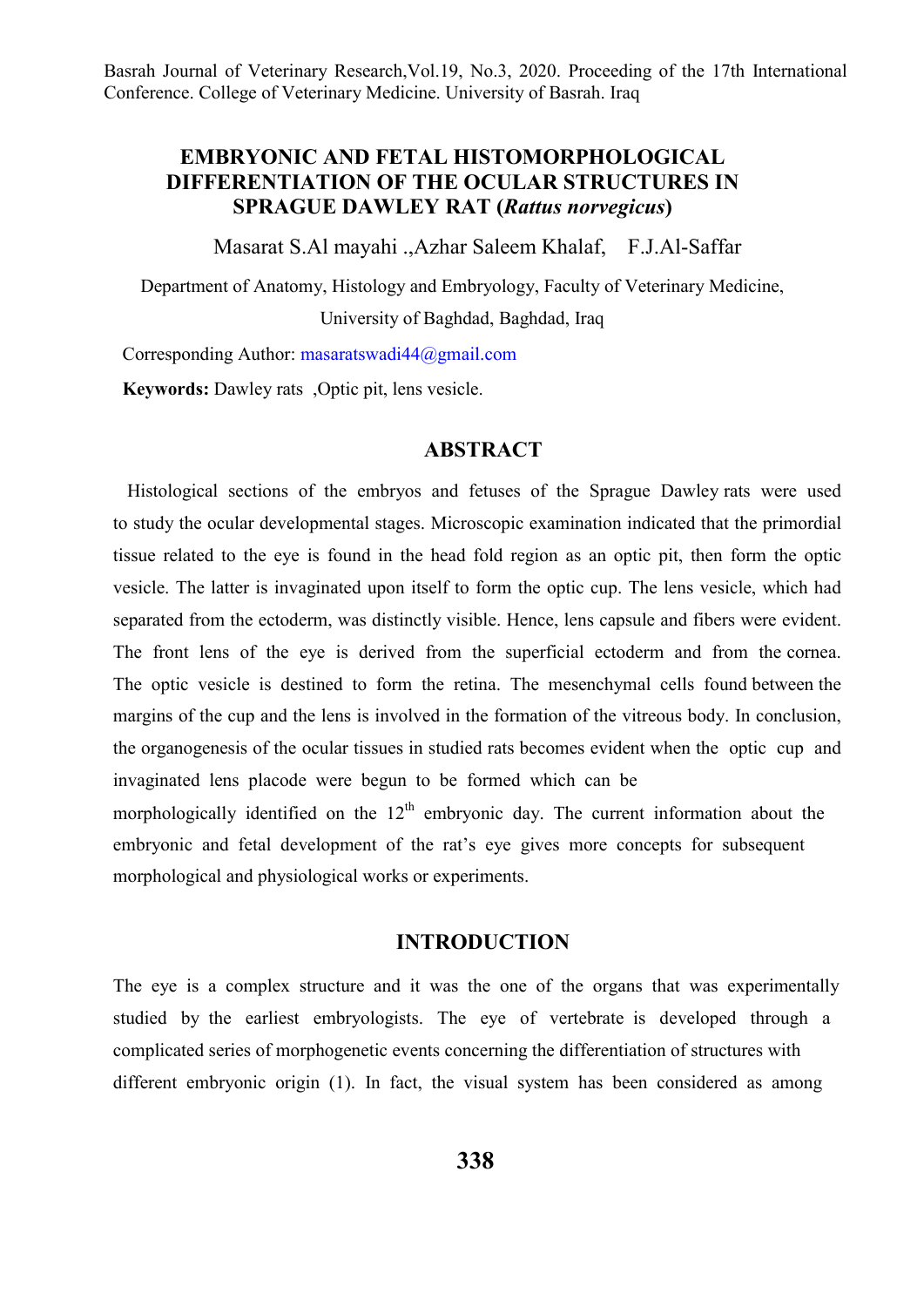important sensory system in animals' life span. The complicated structure of the eye is originates from the primordial tissues derived from a number of sources, mainly the neural ectoderm, the surface ectoderm and the periocular mesenchyme (2). The structural details of the early development of the eye have been described in the hamster (3), kittens (4), dog (5), mouse (6), chicken (7) and human (8). In developed countries, malformations of the eye are among the most common causes of serious visual impairment in newborns (9).

The optic vesicle is initiated from the eye primordium which is basically formed as a simple outgrowth from the neural tube, early forebrain and surrounded by the cephalic mesenchyme and ectoderm. The optic vesicle invaginates and becomes patterned into the optic stalk, neural and pigmented epithelium of the retina. The optic vesicle adopts a more complex configuration to form the optic cup. Subsequently, the lens, external corneal epithelium, stroma of conjunctiva, choroid and sclera originates from the surface ectoderm. Surface ectoderm of the embryo results in formation of the lens pit. The invaginated epithelium of this pit pinches off to form the lens vesicle, which then develops into the lens proper. It was established that lens induction from the surface ectoderm is dependent on the underlying optic cup. Iris and ciliary body are consequentially formed from the wall of the diencephalon via optic vesicle and optic cup (10).

Both neural retina and retinal pigmented epithelium are raised from the dorso-ventral expanded optic vesicle and that the optic stalks and optic nerve are developed in a position directed by the proximal narrowed end of the optic vesicle. The choroid or optic fissure forms from along the proximo-distal axis at the eye at a predictable position. Both layers of the neuroectoderm begin to fuse in the middle of the long axis and this process continues proximally towards the optic stalk and distally towards the future iris (9).

The goal of this study was to exposed information about the embryonic and fetal development of the rat's eye in order to give more concepts for morphological and physiological works or experiments.

**339**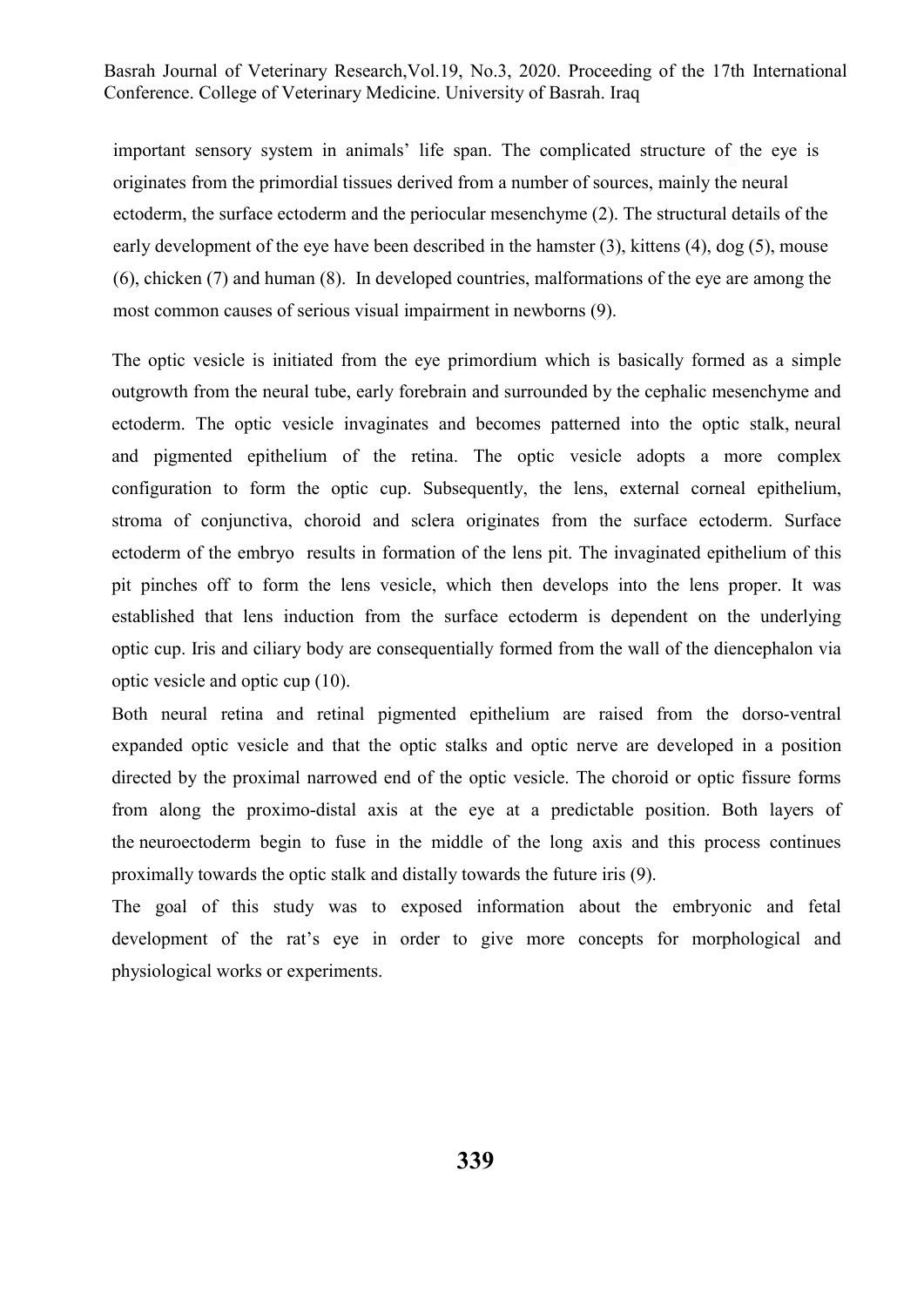## **MATERIALS AND METHODS**

Thirty six samples of embryos and fetuses were provided from the Animal House Unit at Faculty of Veterinary Medicine/ Baghdad University. Three pregnant Sprague Dawley rats were euthanized on the afternoon of days 1, 5, 7, 9, 12, 15, 17, 20 and 23 of pregnancy. The whole uteruses were removed and placed immediately in 10% neutral buffered formalin solution. Directly, deciduas swellings were freed from the uterine wall and embryos dissected from them. Embryos in good conditions were selected for subsequent histological procedure.

Embryos were left for 24 hours in the above fixative then dehydrated in a descending series of ethyl alcohols, cleared in 100% xylene and then embedded and blocked in paraffin wax. Serial sections of 6 µm thickness were prepared from the blocked samples and stained with hematoxylin and eosin stains. Sections were examined with Olympus (BX 51, Japan) light microscope.

## **RESULTS**

Cross section through the head region of the embryo revealed many changes such as formation of the optic vesicle which was extended from the diencephalon. The latter was thickened and folded as an optic cup. The optic cup induces the lens formation as the lens placode was formed from the epithelial ectoderm, subsequently infolds as future lens. Subsequently, lens with or without optic cup induces the formation of the cornea.

In the 1<sup>st</sup> and 5<sup>th</sup> old embryos, light examination did not detect any primordial structures related to the ocular development. **Embryos of 7th days** revealed the presence of primordial placode that were appeared as thickened areas on either side of the primitive forebrain(.Fig.1) **In the 9th day's embryo**, two lateral diverticula were initiated on both sides of the diencephalon of the embryo. It was started by the appearance of an evagination on both sides of diencephalon. This evagination leads to the development of the optic vesicle. The optic vesicle was maturated by cellular and vesicular shape differentiation. The early optic vesicle was distinguished by the presence of a flat plate of cells as an optic primordial structure. As the optic vesicle approaches the surface ectoderm, it involutes to form the optic pit which subsequently continued in invagination to form the optic cup. This stage of embryo showed optic vesicles originally have a broad attachment to the related diencephalon.(Fig.2).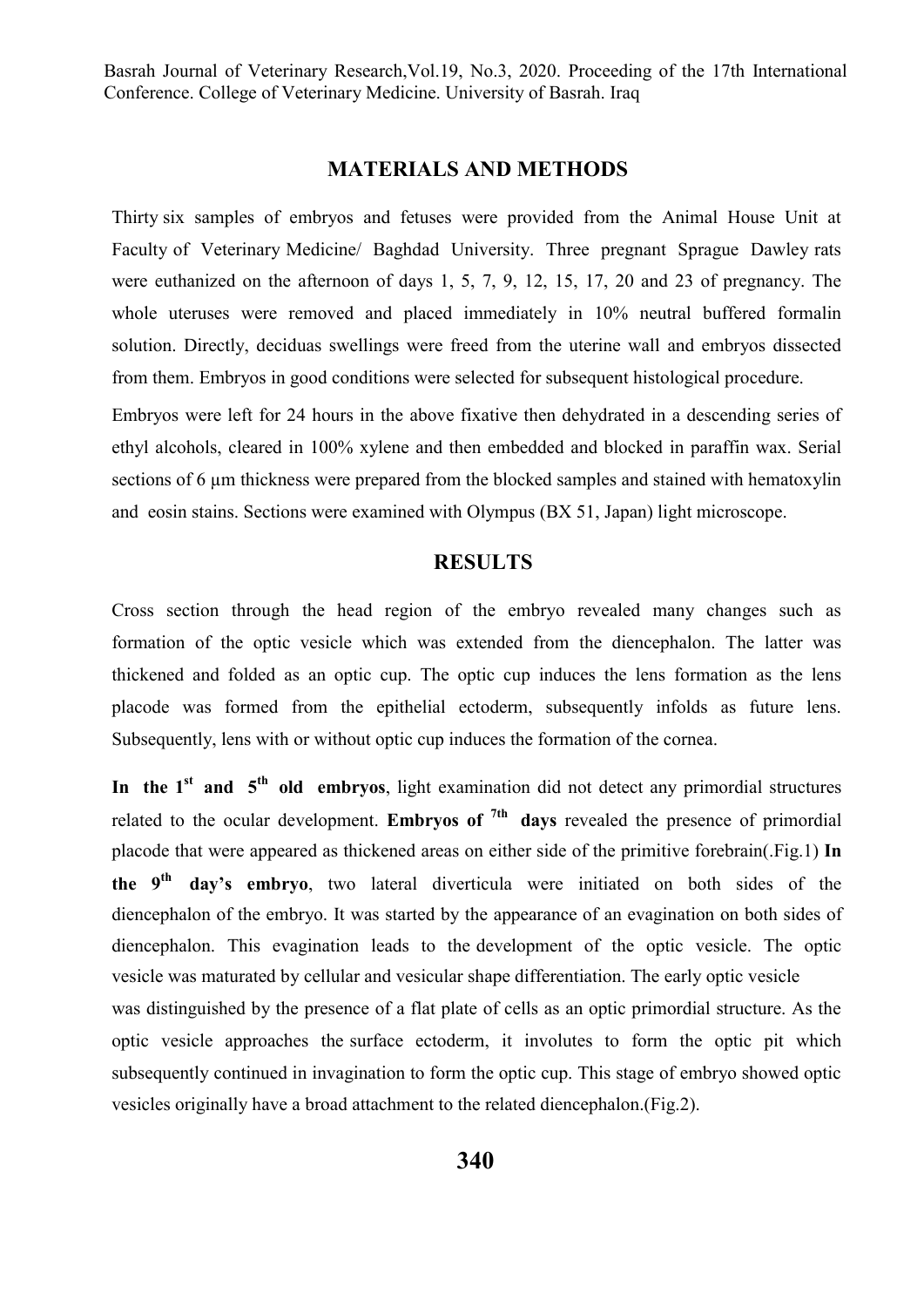# In the  $12<sup>th</sup>$  old embryos, the cells underwent dramatic changes in growth and morphology

during eye development. A true optic stalk appeared to connect the optic vesicle to the brain. Once the vesicle reached the surface ectoderm, it involutes to form the optic cup which appeared as C-shape with the appearance of the optic stalk. The formation of optic cup was associated with the initiation of the lens placode. The latter was started to form by an invagination of the corresponding surface ectoderm. The optic cup was composed of two layers of neural ectoderm, the inner layer being thicker than the outer layer. The optic stalk was also formed which was hollow structure at this stage of development. The invagination of the lens placode was evident. The lens placode was lined by a single layer of epithelial cells continuous with the surface ectoderm of the formed lens pit. The lens vesicle was formed which subsequently was separated from the surface ectoderm and typically remains in the optic cup when the surface ectoderm is removed.At such stage, a goblet-shaped optic cup was appeared with the lens vesicle floating in its open end

The optic stalk lengthens considerably so that the optic vesicle comes to lie farther from the brain and closer to the surface ectoderm. Synchronously, the optic vesicle begins its characteristic involution to create the optic cup. A shallow furrow forms on the ventral surface of the optic cup. The furrow, the presumptive optic fissure, is bounded on either side by folds of neuroectoderm and filled by mesectodermal tissue.(Fig.3).

In embryo of 15<sup>th</sup> days, the cup was underwent some changes. It deepens and creates a prominent rim on all but its ventral side where it left a cleft in the ventral portion of the optic cup called the optic fissure. The optic fissure was extended to permits the passage of the intraocular vessels which may be called hyaloid vessels. In another aspect, the optic cup was occupied by the forming lens and mesectoderm. The newly lens vesicle which developed from the surface ectoderm was detached at this period. The lens vesicle was nearly spherical in shape characterized with a large central cavity. The epithelial cells of lens were formed form simple layer of epithelial cells. The mesenchymal cells present in this area were differentiated to fibroblasts. The fibroblasts then migrate between the lens and the epithelium and start to lay down a dense stroma to constructs bundles of parallel collagen fibers.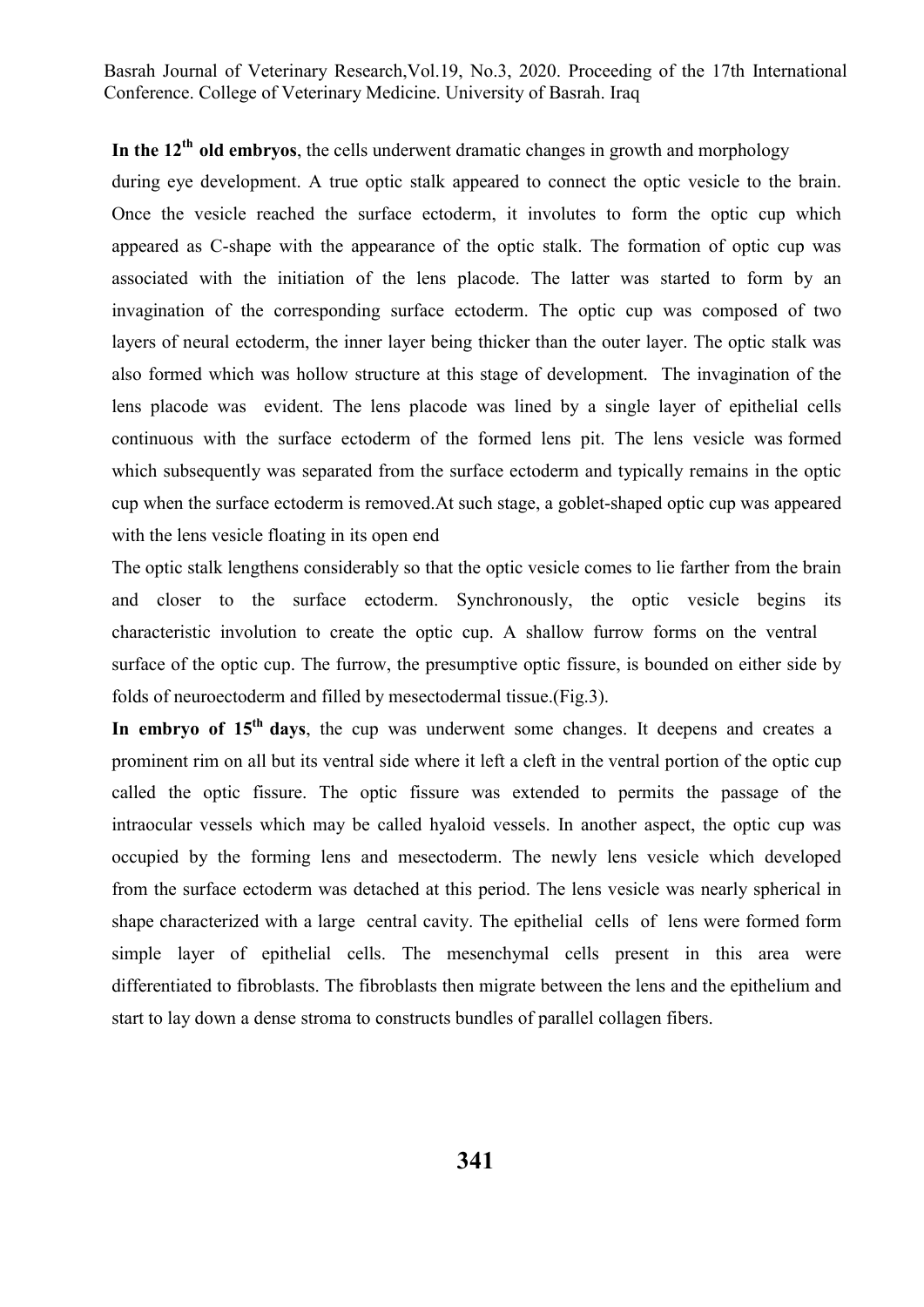The optic fissure closes completely. All that remains of the fissure at this time is a shallow furrow on the ventral aspect of the eyeball. Intraocular vessels enter the optic cup through a small persistent portion the optic fissure.

As soon as the lens vesicle is formed, the cells at its posterior hemisphere (closer to the optic cup) begin to elongate to form the lens fibres, and the lumen of the lens vesicle is completely filled in. The lens continues to increase in size by the formation of new fibres from the epithelial cells located at the equatorial region of the lens. The inner fibres start to undergo terminal differentiation, which results in denucleation and loss of other organelles. Because the fibre elongation is synchronized, the nuclei of the fibre cells become arranged in very neat and regular pattern.

Major inductive events were takes place to establish the cornea in which processes of transformation were takes place to change the typical surface ectoderm to a transparent, multilayered structure with a complex extracellular matrix and cellular contributions from several sources. At first, ectodermal cells were stimulated by the lens vesicle to form a multilayered structure. In the next step, these cells begun to secrete various collagen types to form the primary stroma**.** Later, two waves of neural crest cells were reached the optic cup. Later stages showed that the central lens fibres began to differentiate; the bow region of the lens becomes distinguishable. The bow region was clearly located closer to the posterior pole of the lens. The lens nucleus, composed of the primary lens fibres, is flattened, and the secondary lens fibres are irregular and misshapen. These cells were considered as primary lens fibers. The cells at the anterior pole of the lens vesicle remain as epithelial cells. At this prenatal stage; a germinative ring of mitotic active cells was formed around the central region. Many daughter cells from this germinative region were moved into the equatorial region or bow of the lens, where they soon elongated tremendously and differentiated into secondary lens fibers. They form concentric layers around the primary fibers of the lens nucleus. Both, the primary and secondary fiber cells lose their mitochondria and cell nuclei during the final processes of the differentiation. The two layers of the optic cup begin to differentiate in distinct directions. The cells of the outer layer produce pigment and eventually form the **pigmented layer of the retina.** At the same time, the outer lips of the optic

**342**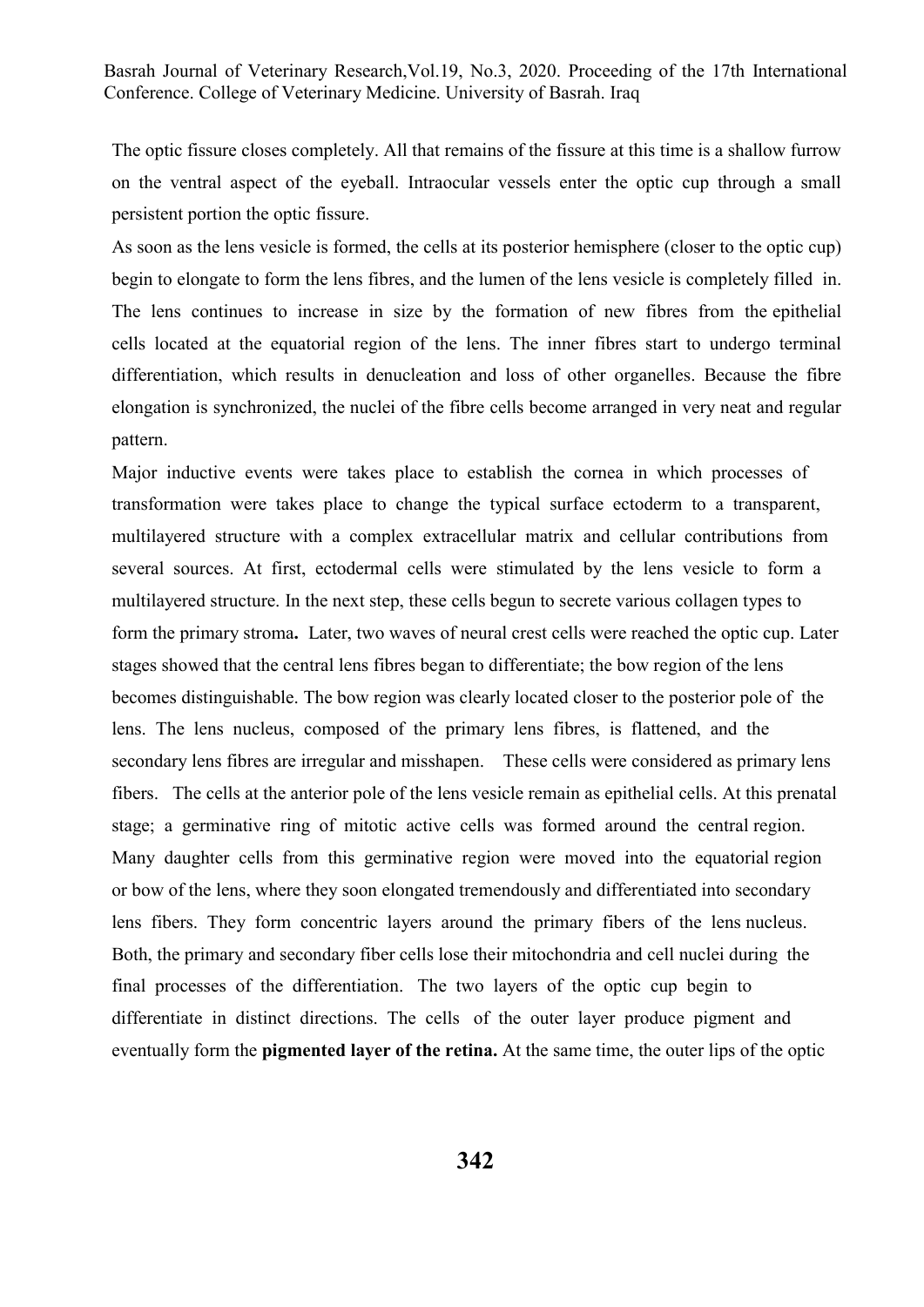cup, where the developing neural and pigmented retinas meet, undergo a different transformation into the **iris** and **ciliary body.**(Fig 4)

**Eighteen day old embryos**: The margins of the optic cup overlap the lens edges. The overlapping portions of the optic cup form the epithelial part of the iris and the reduced opening in front of the lens represent the pupil. The retina develops normal histogenesis with cells being added peripherally during embryonic development. The space between the lens and part of the optic vesicle filled with a gelatinous material and constitute the vitreous body. At this stage of development the rat retina, in hematoxylin and eosin section, is composed of undifferentiated epithelium with an indication of formation of the optic nerve layer. The lens has separated from the covering ectoderm and is still developing. The ciliary body has not yet formed The cells of the inner layer of the optic cup proliferate rapidly and generate a variety of glia, ganglion neurons, interneuron, and light-sensitive photoreceptor neurons. All these cells together constitute the **neural retina.** The axons from the ganglion cells of the inner layer of the retina meet at the base of the eye and travel down the optic stalk. Initially, the optic stalk represents a narrow neck that connects the optic cup to the diencephalon. Once the axons reach the optic stalk, they grow into it and relay the eye with the visual centers of the brain. The optic stalk is now referred to as the optic nerve One of the most prominent features of the eye of rat was its very large and highly pigmented ciliary body. The iris primordium can be distinguished from the prospective ciliary body, and slight folding of the ciliary processes is evident. The morphogenesis of the ciliary body and the outgrowth of the iris continue postnatally. Interestingly, the iris primordium is not identifiable in the eye of the rat until the ciliary fold morphogenesis is well under way. The ciliary body and iris morphogenesis is completed in this animal by the time of birth.(Fig 5).

**In the twenty one day old embryos**, the lens were almost fully formed. The developing cornea and sclera can be identified. In the retina, the nerve fiber layer and the beginning differentiation of the ganglion cell layer can be recognized but the ciliary body was still incompletely developed.(Fig.6).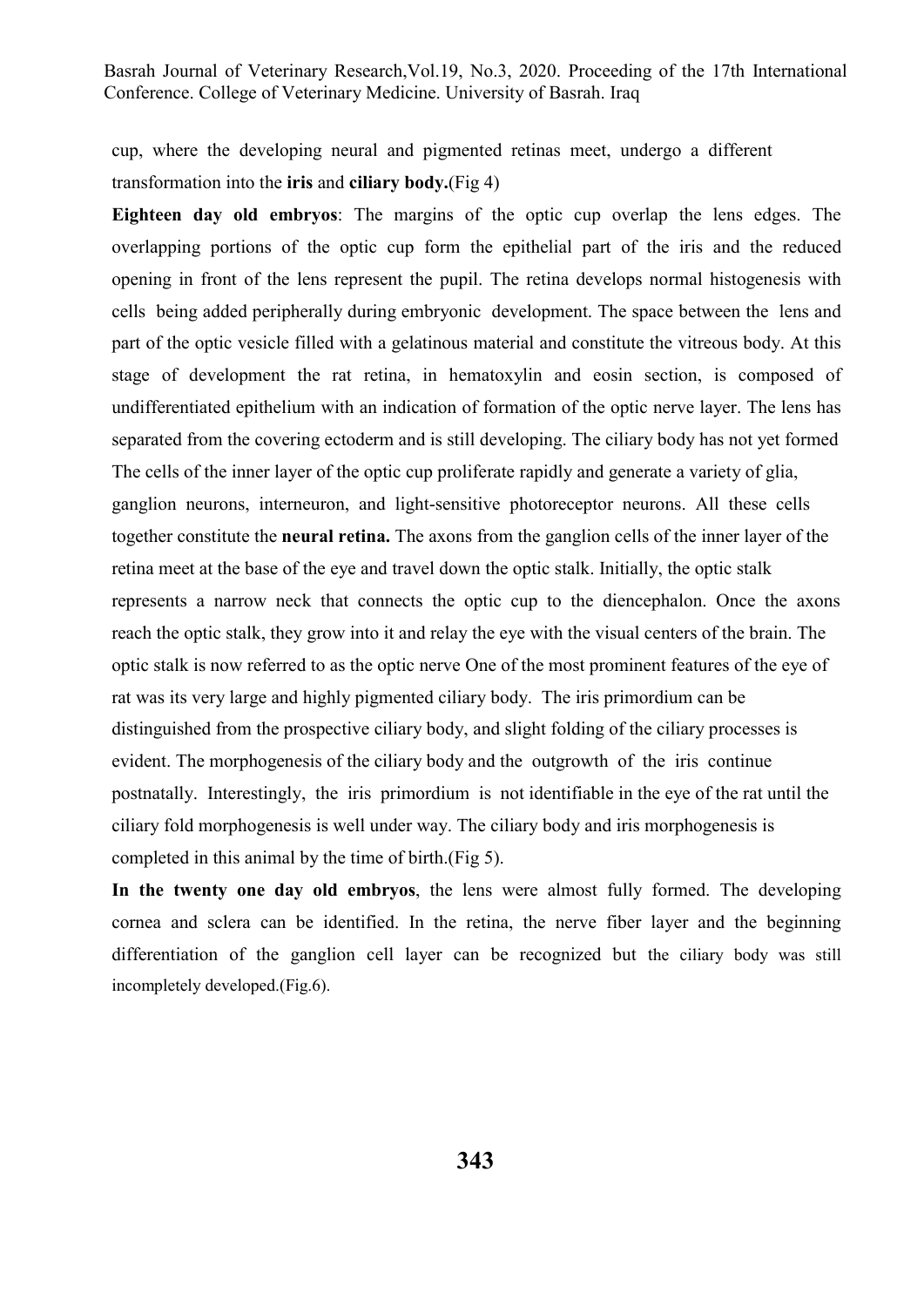

Figure 1: Micrograph Embryos of seven days (A) shows lateral evagination (Arrow) of diencephalon represents eye primodiaum. Micrograph (B) shows creation of optic cup (Arrow), primodial placode (pp) ,fore brain(diencephalon ) 400x (H&E stain**. Embryo of 7 days**.



Figure 2: Micrograph In the **9th day's embryo** (A) shows invagination of double layer structure (rectangle area) of diencephalon represents eye cup (100x) . Micrograph (B) shows sensitive layer (blue arrow) , pigmented layer (Red arrow) & permordium of lens from superficial ectoderm optic cup (Black arrow).400x (H&E) stain**.**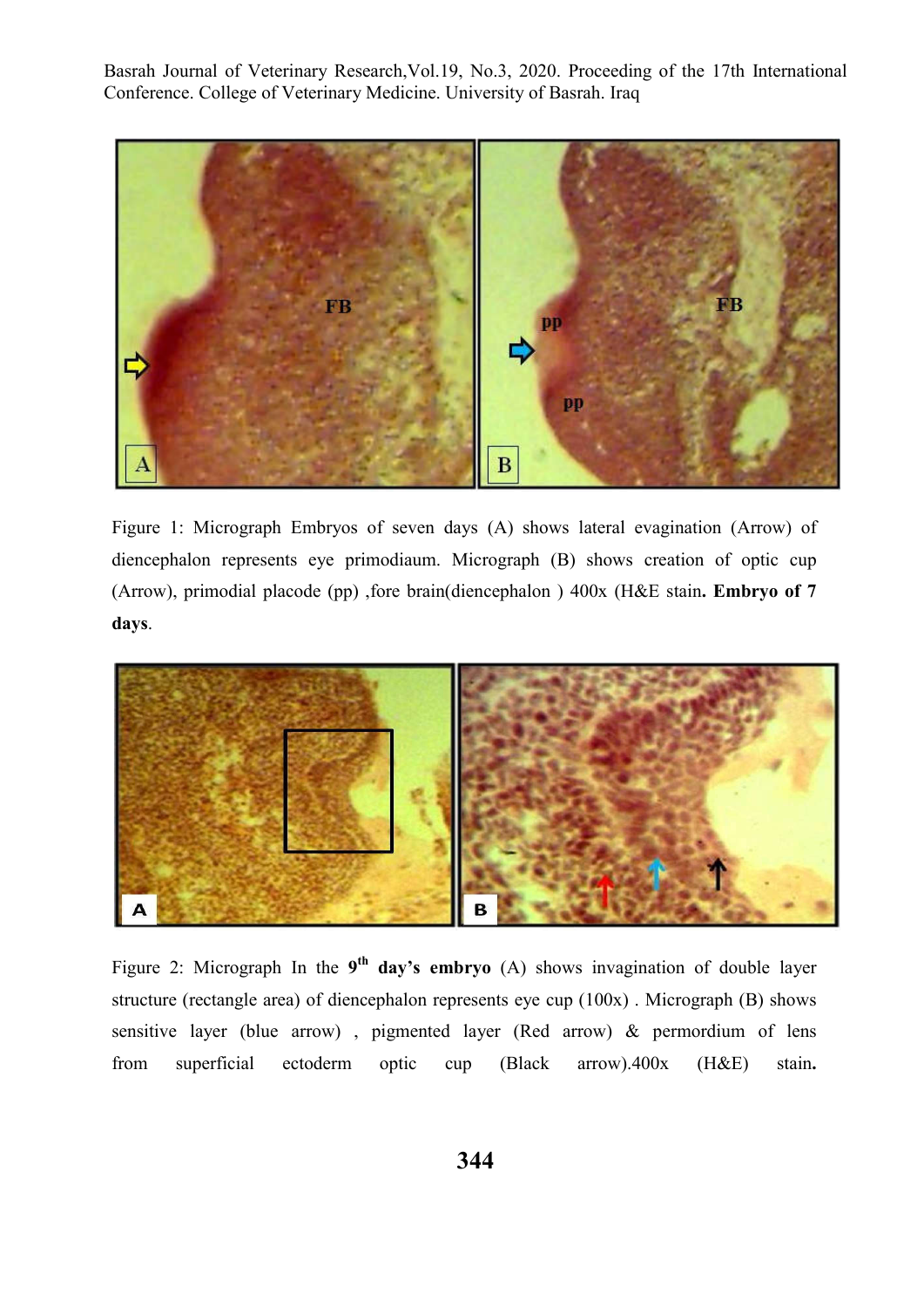

Figure 3: Micrograph In the  $12^{th}$  old embryos(A & B) shows eye ball had lens (L), corneal (Red arrow), sensitive layer (S), pigmented layer (Blue arrow), and condense mesenchymal tissue of sclera (Black arrow) , optic cup(green arrow) , optic stalk (os).40x & 100x (H&E) stain.



Figure 4: Micrograph of **embryo of 15th days,** eye ball shows: lens (L), nuclei of lenticular fibers (Red arrow), sensitive layer (S), primordial tissue of sclera (Sc) & optic nerve (On) 40 &100x (H&E) stain.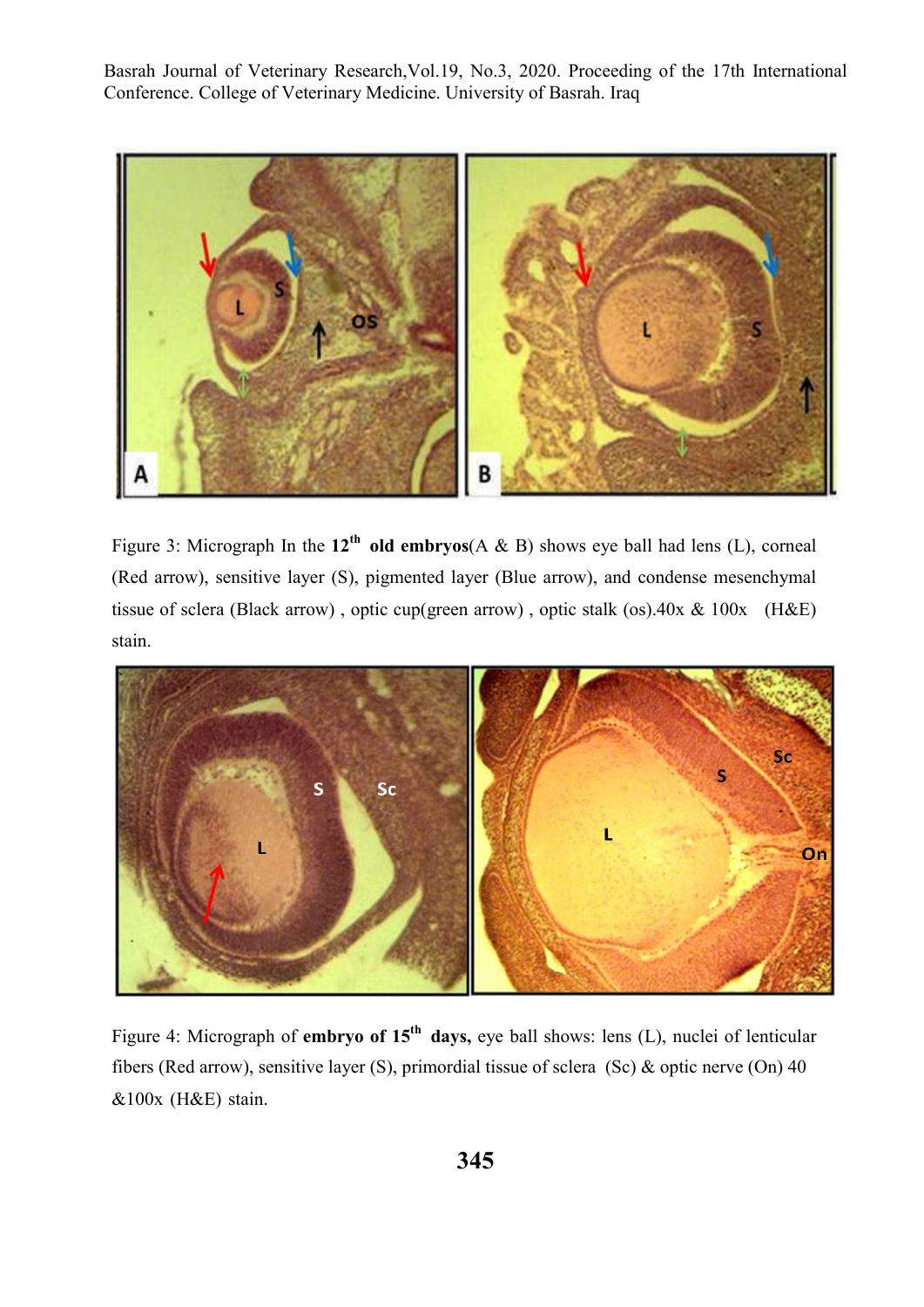

Figure 5: section of **embryo of 18th days,** eye ball shows: lens (L), nuclei of lenticular centre (LC), sensitive layer (Red arrow),Pigmented layer of retina(yellow arrow)Shallow furrow(SF), Mesenchyme(M)40&100x (H&E) stain.



Figure6 : Micrograph of the **21 day old embryos** (A & B) shows eye ball had lens (L), cornea (C) ,Retina(R) ,Attachment of ciliary body and iris (Blue arrow),Pupil(P),Diencephalone(D) ,optic nerve (on)and condense mesenchymal tissue of sclera (SC). $40x \& 100x$  (H&E)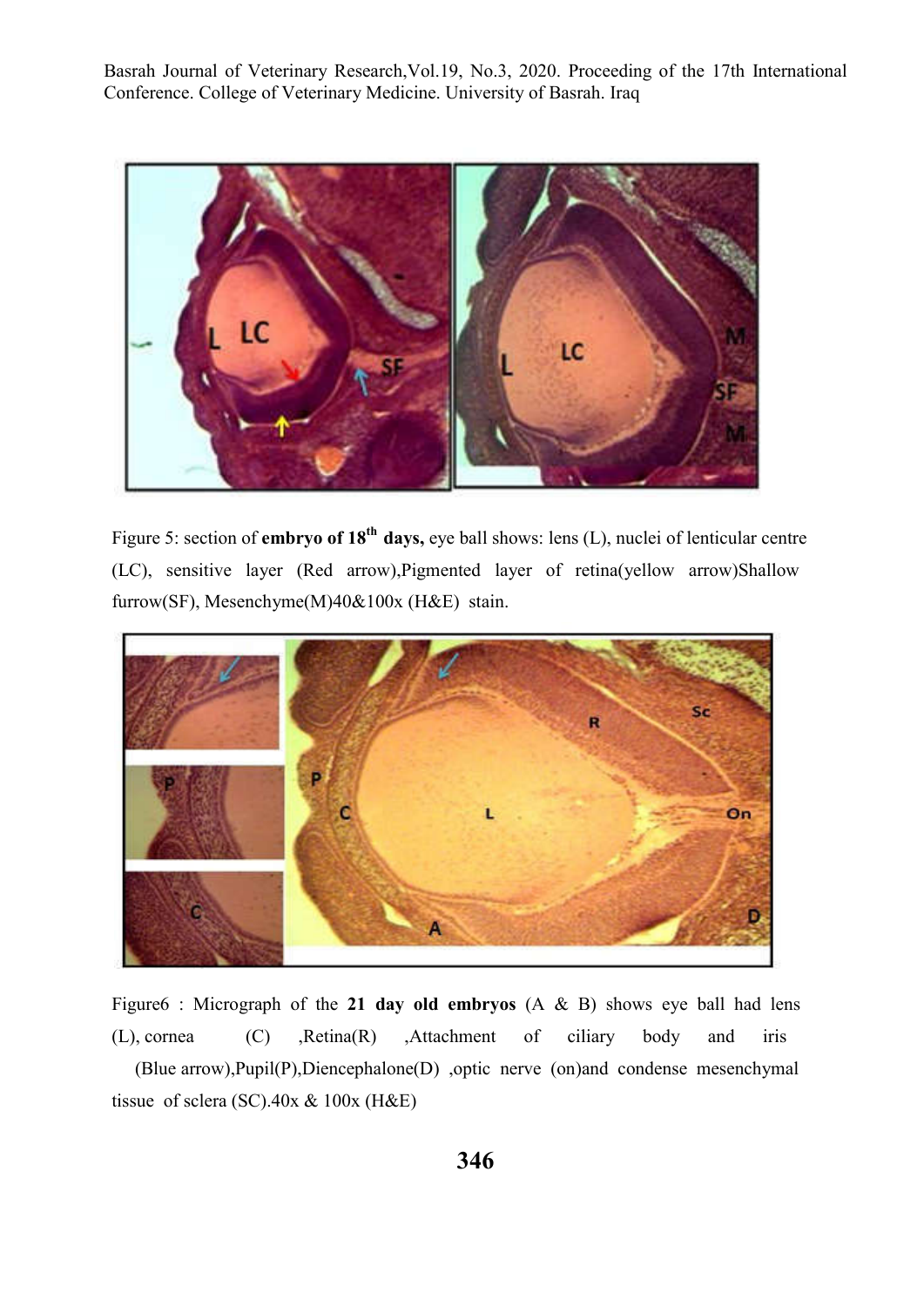## **DISCUSSION**

The initiation steps of the ocular development in the studied rat's embryos were generally similar to those events recorded in mammalian species specially rodents such as mice, hamster ….etc.

The developmental morphogenesis in the  $15<sup>th</sup>$  days aged rat embryos were critical in this period of differentiation which was approximately parallel to those of the mouse embryo but with slight difference where the critical period was recorded at 13 days.

The formation of optic cup may be stimulated by the initiation of the lens placode. In fact, (7) previously hypothesized the presence of a signal coming from the pre-lens ectoderm that induces the optic vesicle to form an optic cup.

Numerous experimental studies have demonstrated that **the lens serves an essential** role in the morphogenesis of the anterior eye structures (cornea, ciliary body and iris) (**11,12).**

In the mouse, eye development starts with the lateral outgrowth of the optic vesicles from the diencephalon, which reach the overlying surface ectoderm, flatten and then invaginate, forming the optic vesicle by E10.5 (13). By E11.0, the lens vesicle is formed by invagination and "pinching-off" from the overlying ectoderm. These initial stages of eye morphogenesis appear to occur similarly in the Cape dune mole rat eye.

The findings of this study, combined with data obtained from the literature, suggest that the period during which ocular development takes place is earlier in larger mammalian species than in the smaller ones.

Previous descriptions of ocular development in other mammalian species, and one in the dog, reported that the development of the lens capsule starts posterior and proceeds towards the anterior part of the lens vesicle.(10)

Eye formation in the human embryo begins at approximately three weeks into embryonic development and continues through the tenth week

The major development of the eye takes place between week 3 and week 10 and involves ectoderm, neural crest cells, and mesenchyme.

When the optic vesicle contacts the overlying surface ectoderm, an exchange of inductive signals between these tissues is thought to take place, which results in their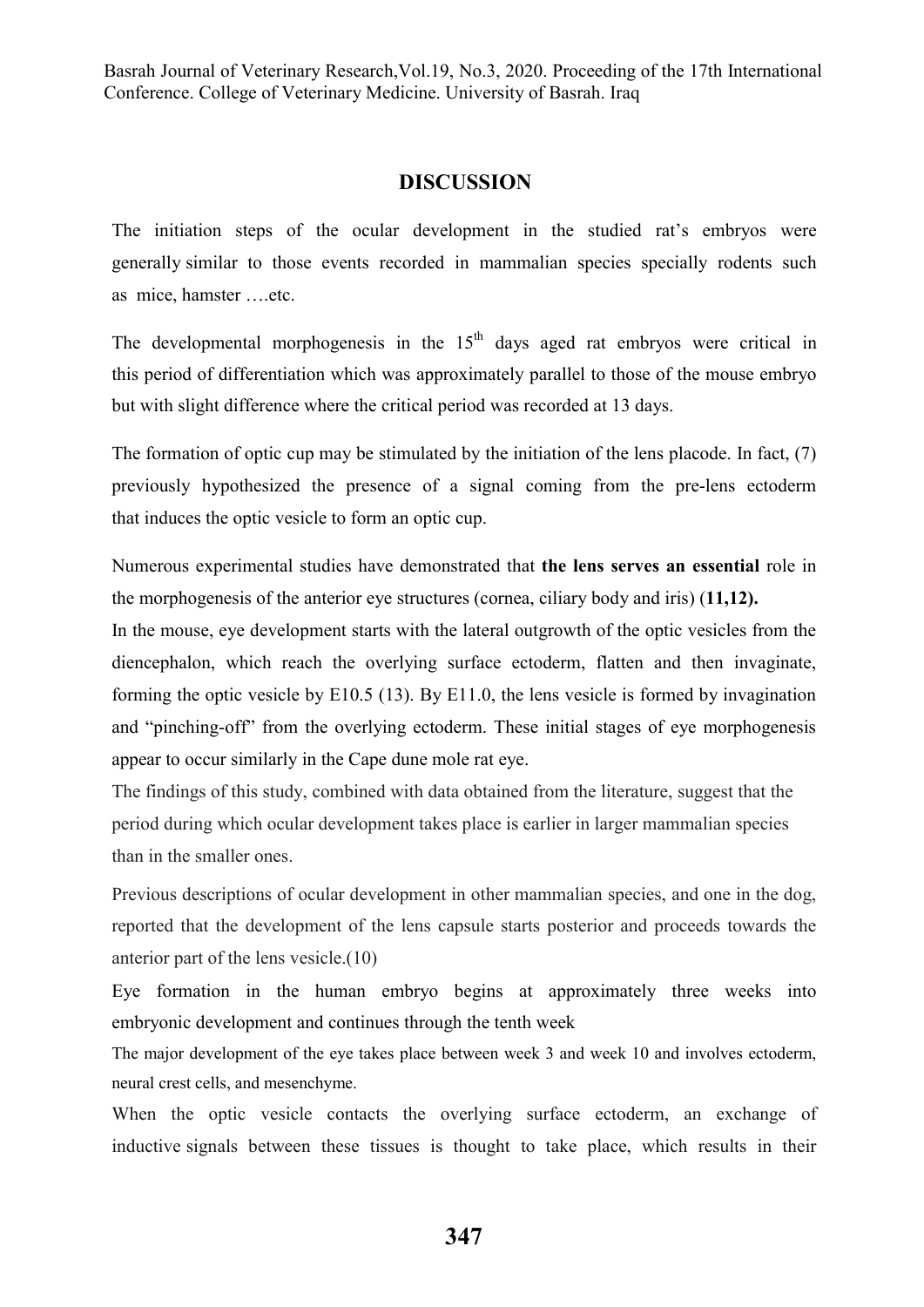coordinated invagination to form the lens vesicle and the optic cup. A signal from the distal portion of the optic vesicle induces the part of the overlying epithelium in contact with it to thicken and form the lens placode, which in turn, promotes the invagination of the optic vesicle to form the optic cup.(14)

Numerous experimental studies have demonstrated that the lens serves an essential role in the morphogenesis of the anterior eye structures (cornea, ciliary body and iris) (15).

#### **Acknowledgements**

Special thanks to the staff of the Animal House Unit at Faculty of Veterinary Medicine/ Baghdad University for their help in providing the animals used in this research.

### **REFERENCES**

- 1- **Adler, R. and Soler, M. V. C (2007).** Molecular mechanisms of optic vesicle development: Complexities, ambiguities and controversies. Dev. Biol., 350(1): 1-13.
- 2- **Heavner, W. and Pevny, L. (2012).** Eye Development and Retinogenesis. Cold Spring Harb Perspect Biol., 4(12): a008391.
- 3- **Jackson, C. G. (1976).** Prenatal development of the eye in the golden Hamster. Am.J. Anat., 146(3): 303-21.
- 4- **Flynn J.T., Flynn T.E., Hamasaki D.I., Navarro O., Sutija V.G., Tucker G.S. (1978).** Development of the Eye and Retina of Kittens. In: Cool S.J., Smith E.L. (eds) Frontiers in Visual Science. Springer Series in Optical Sciences, vol 8. Springer, Berlin, Heidelberg5) Boeve, M. H.; Linde-Sipman, J. S.; Stades, F. C. (1988). Early morphogenesis of the canine lens, hyaloid system, and vitreous body. Anat. Rec., 220(4): 435-41DOI: 10.1002/ar 1092200414
- 7-**Al-Samarrae, N. S.; Al-Saffar, F. J. and Bennoune O. (1998).** Morphological differentiation of the mouse ocular structure. The Veterinarian, 8(2): 86-89
- 8- **Hyer, J; Kuhlman, J. Afif, E.; Mikawa, T. (2003).** Optic cup morphogenesis requires prelens ectoderm but not lens differentiation. Dev. Biol., 259(2): 351-363.